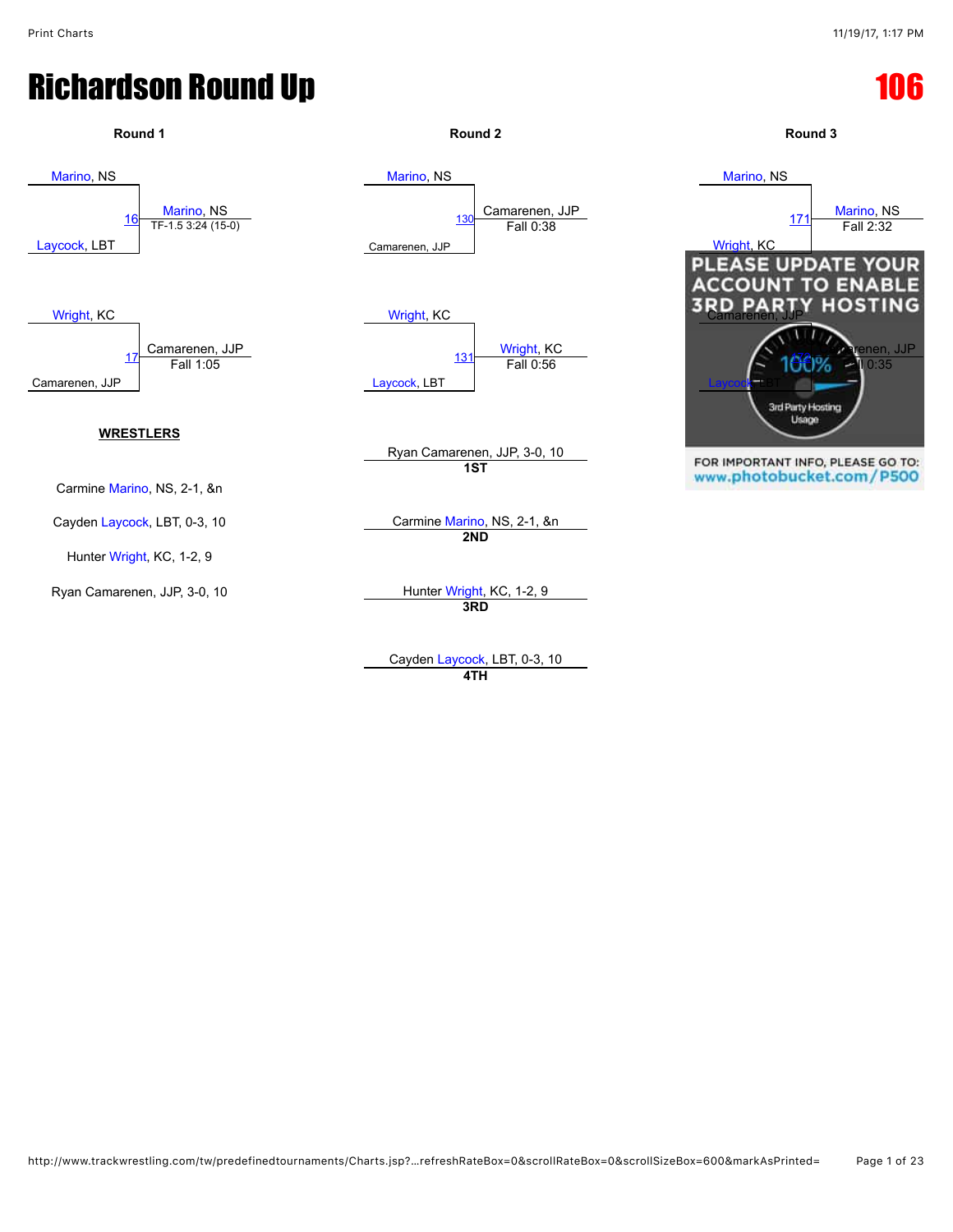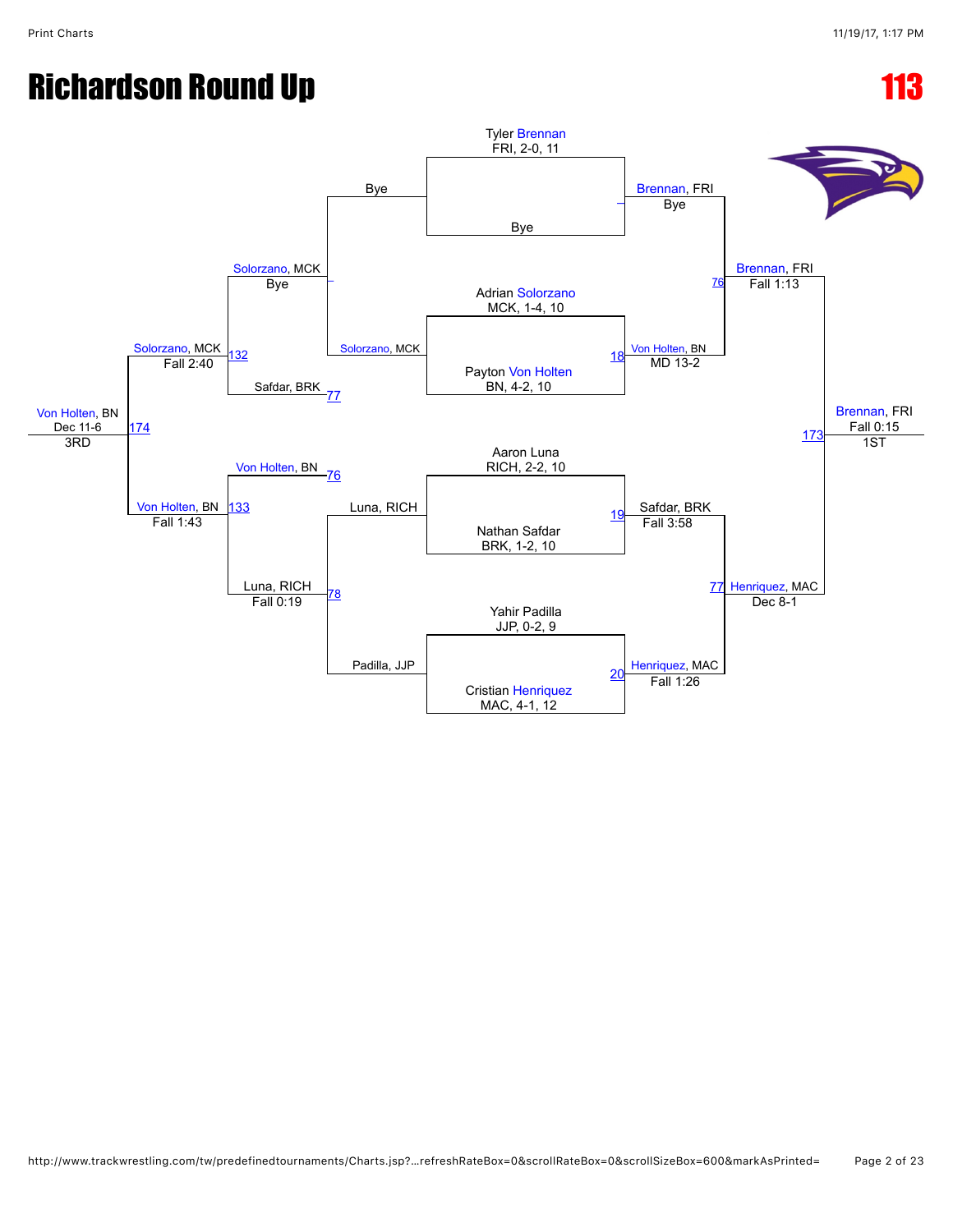

Christop [Stevens,](javascript:viewProfile(1555287096)) JJP, 0-3, 10 **4TH**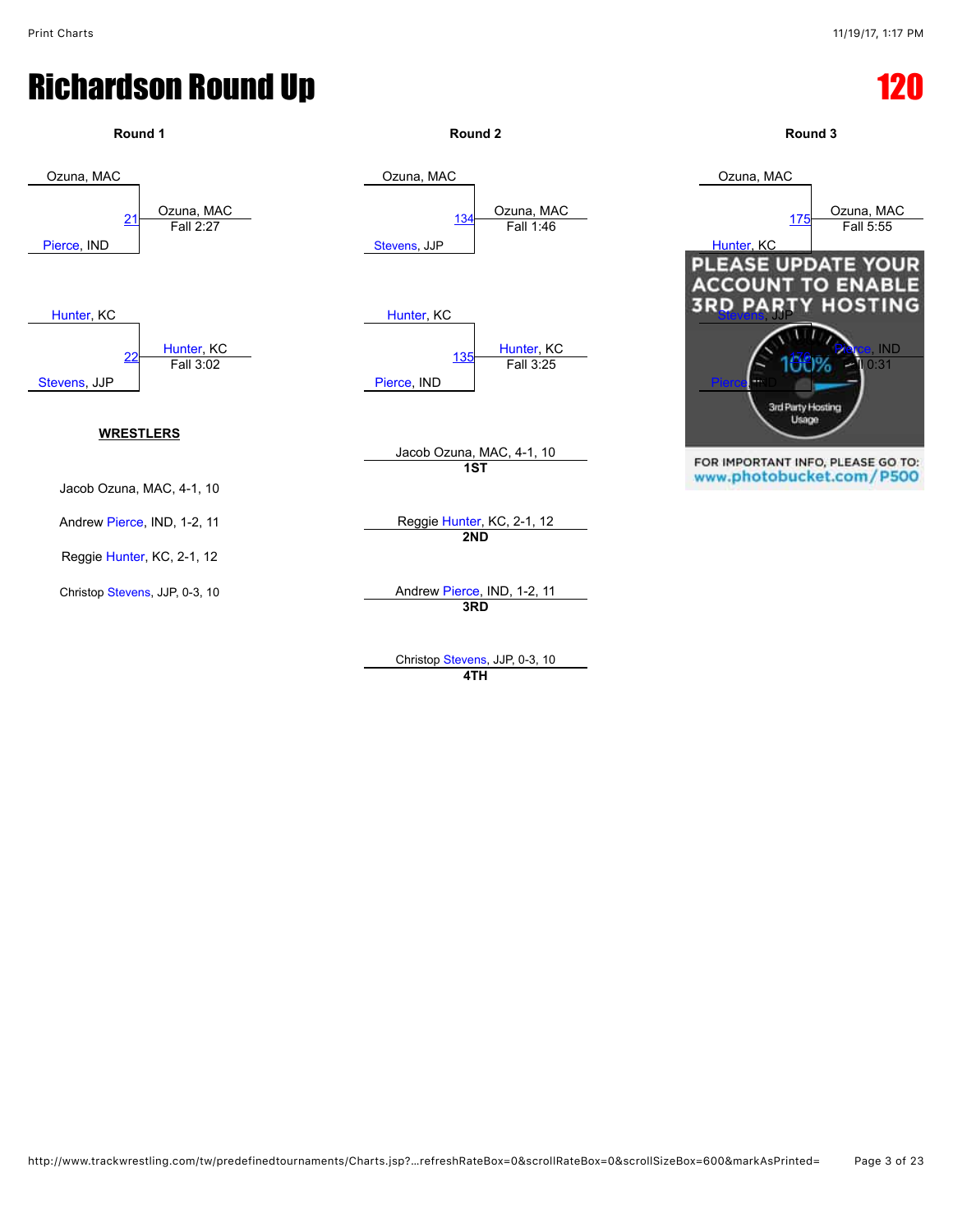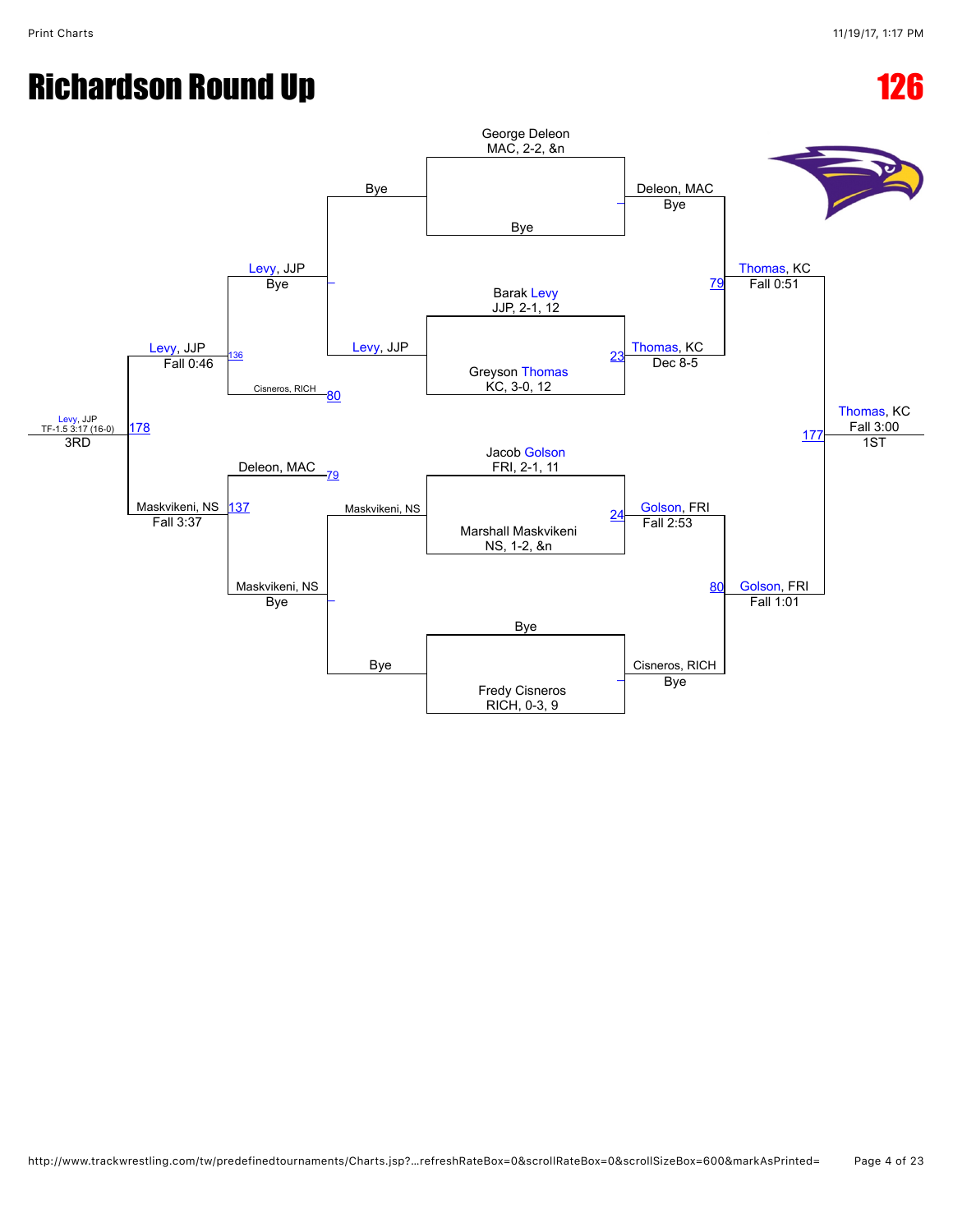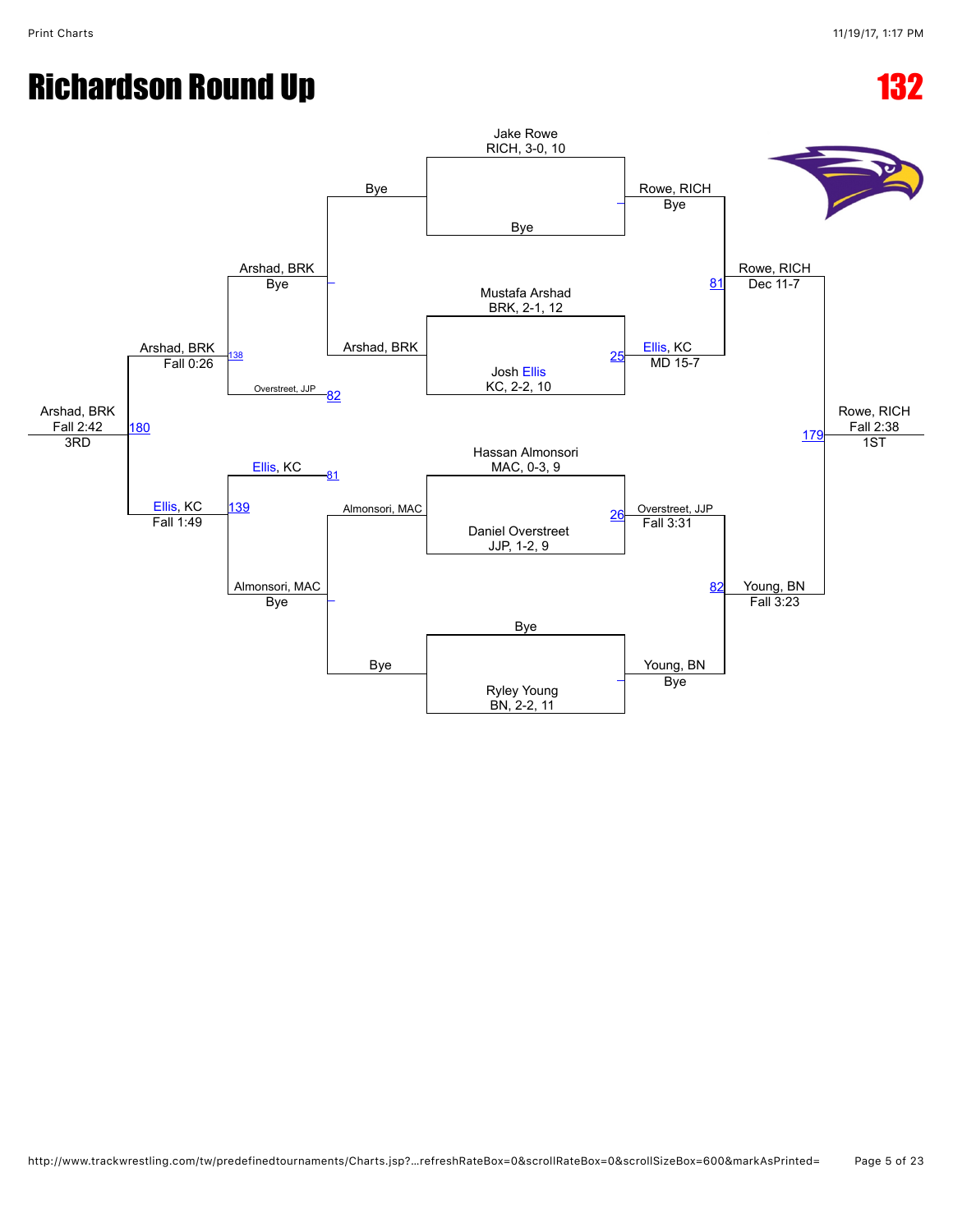

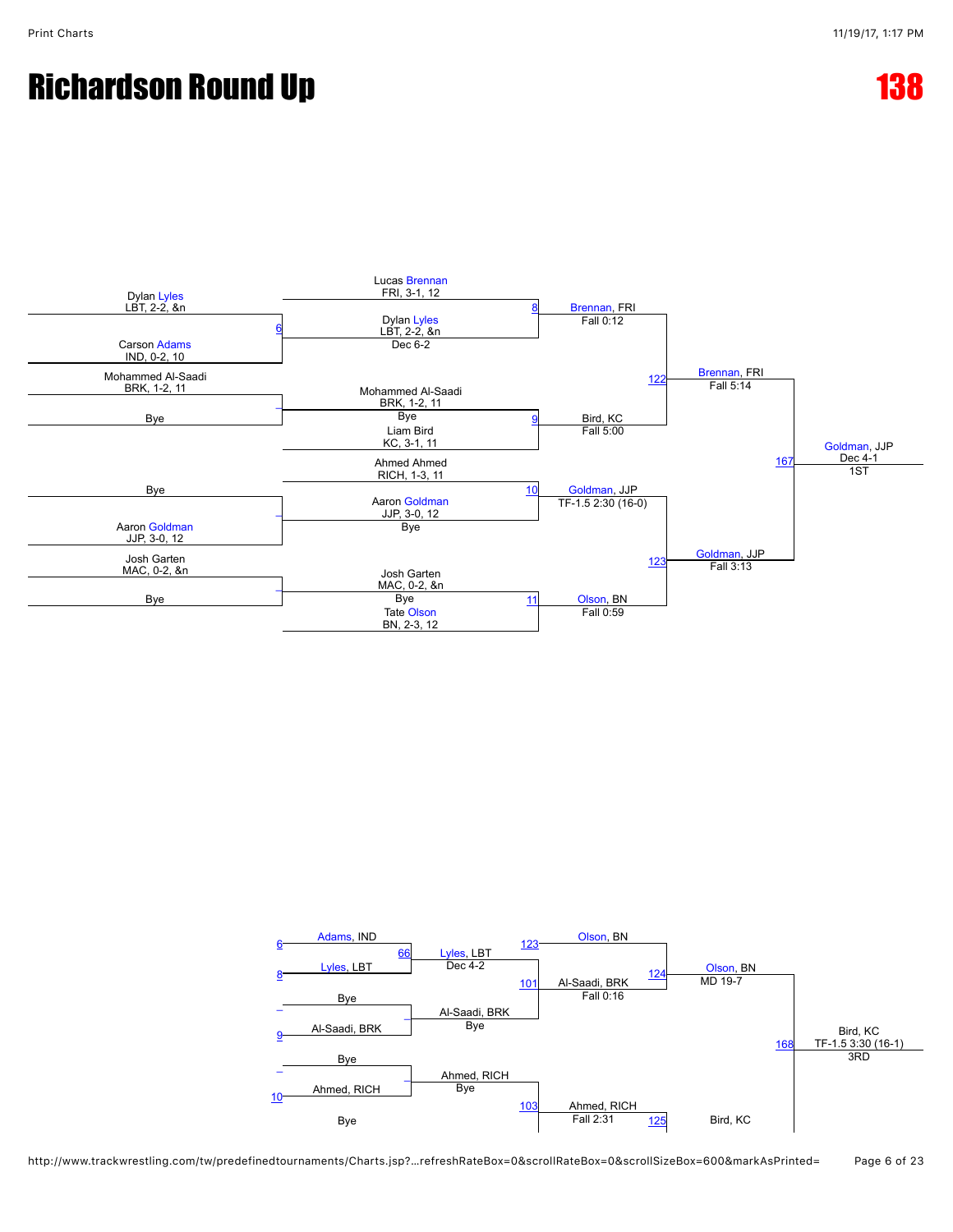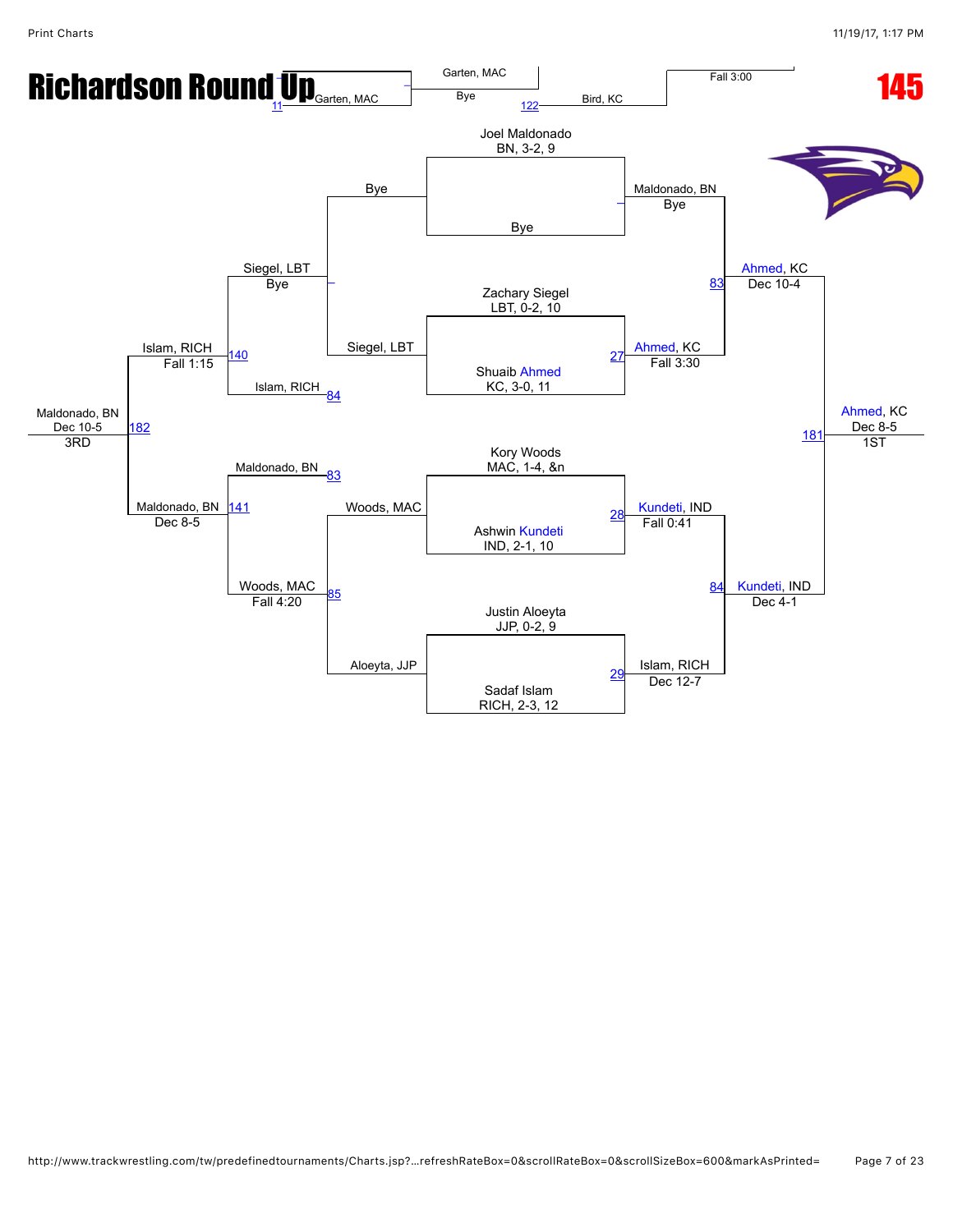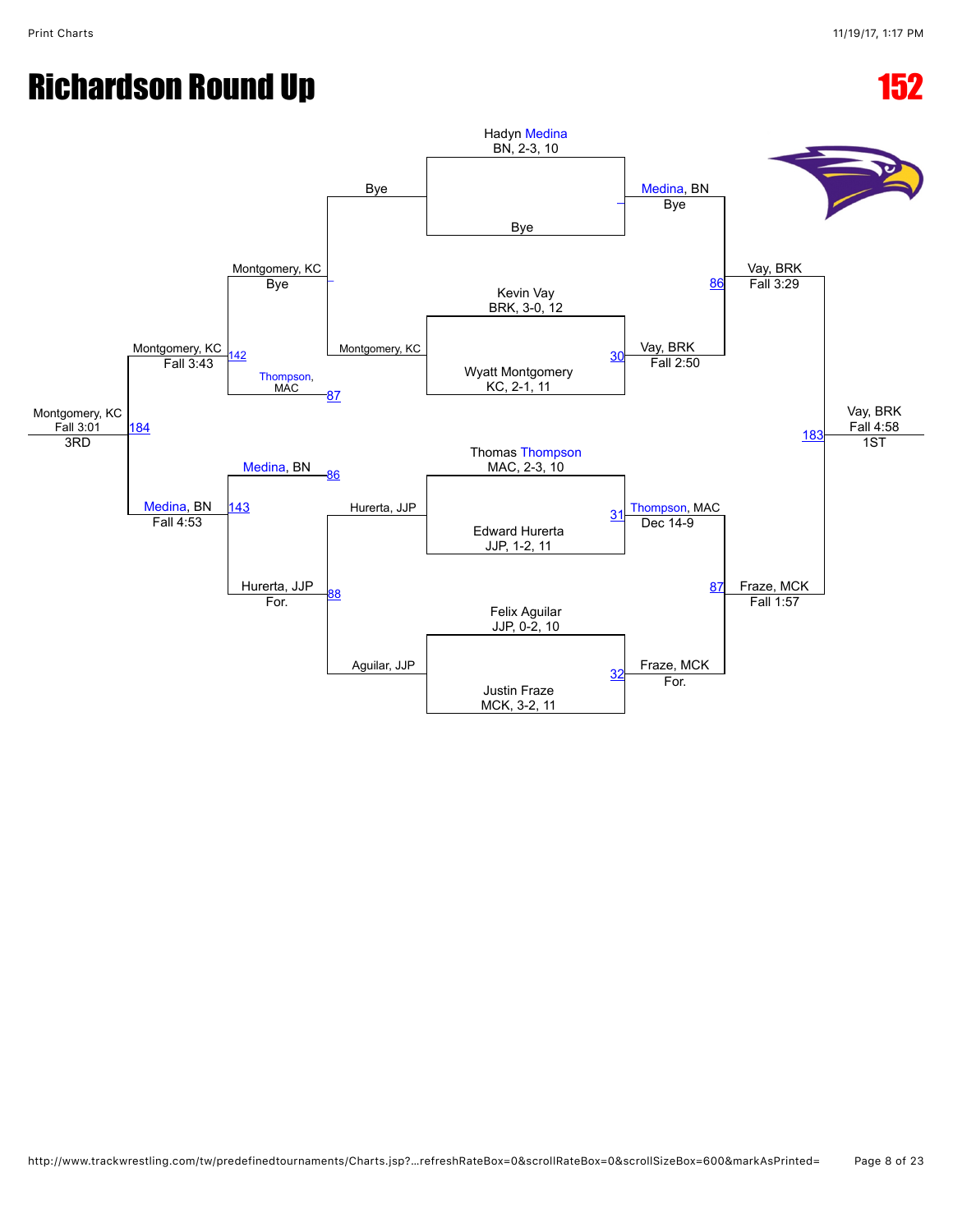### Richardson Round Up **160 and 160 and 160 and 160 and 160 and 160 and 160 and 160 and 160 and 160 and 160 and 160**



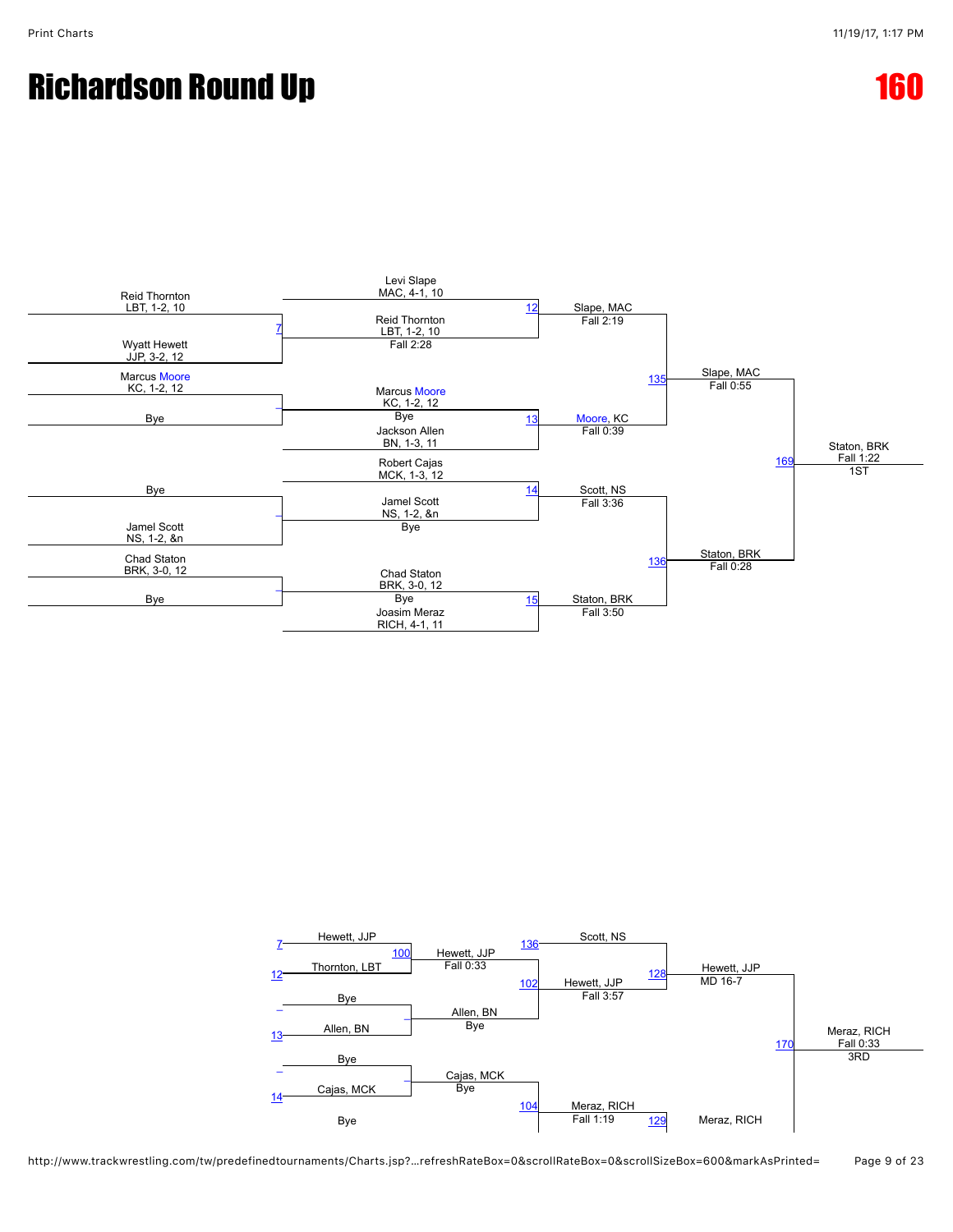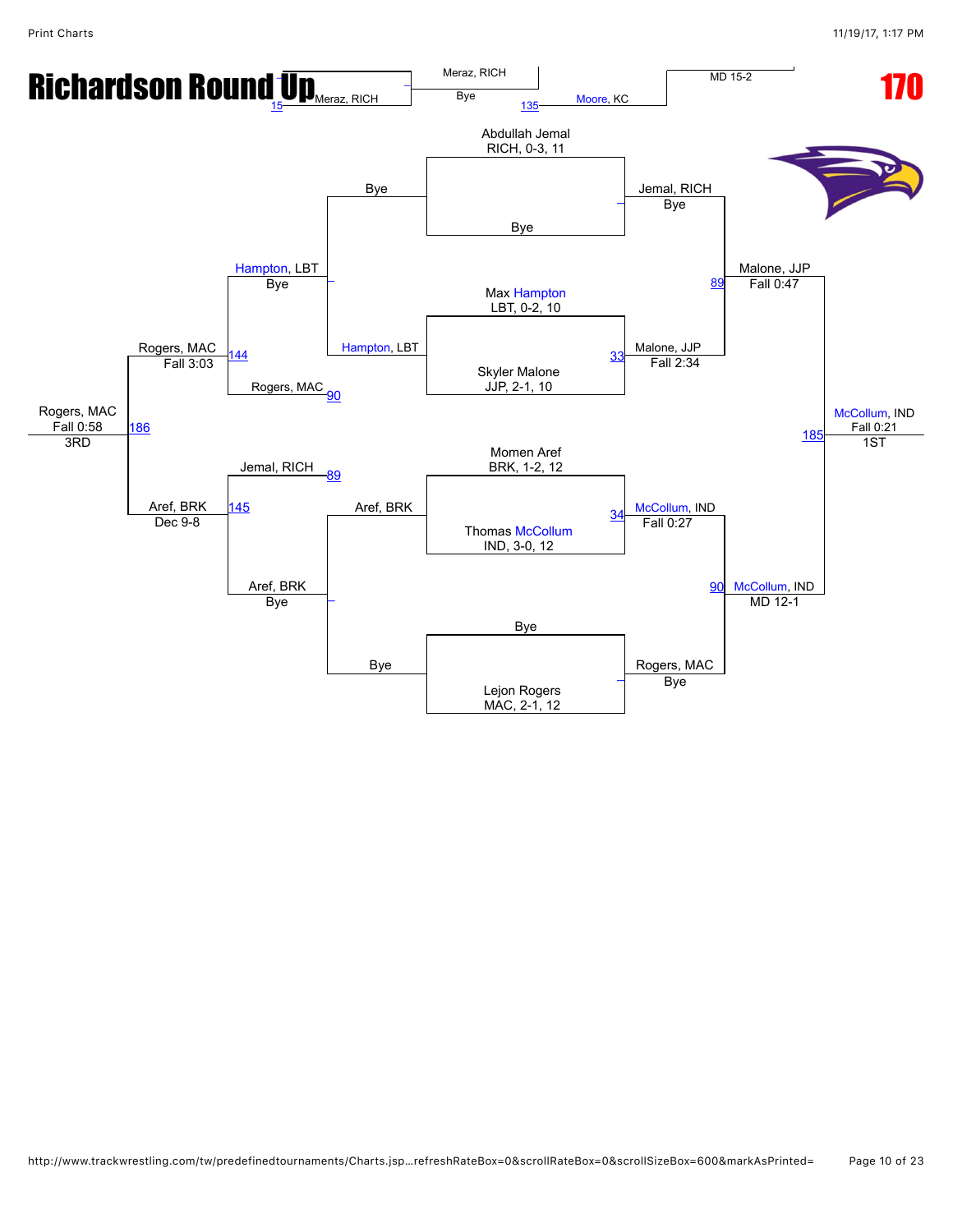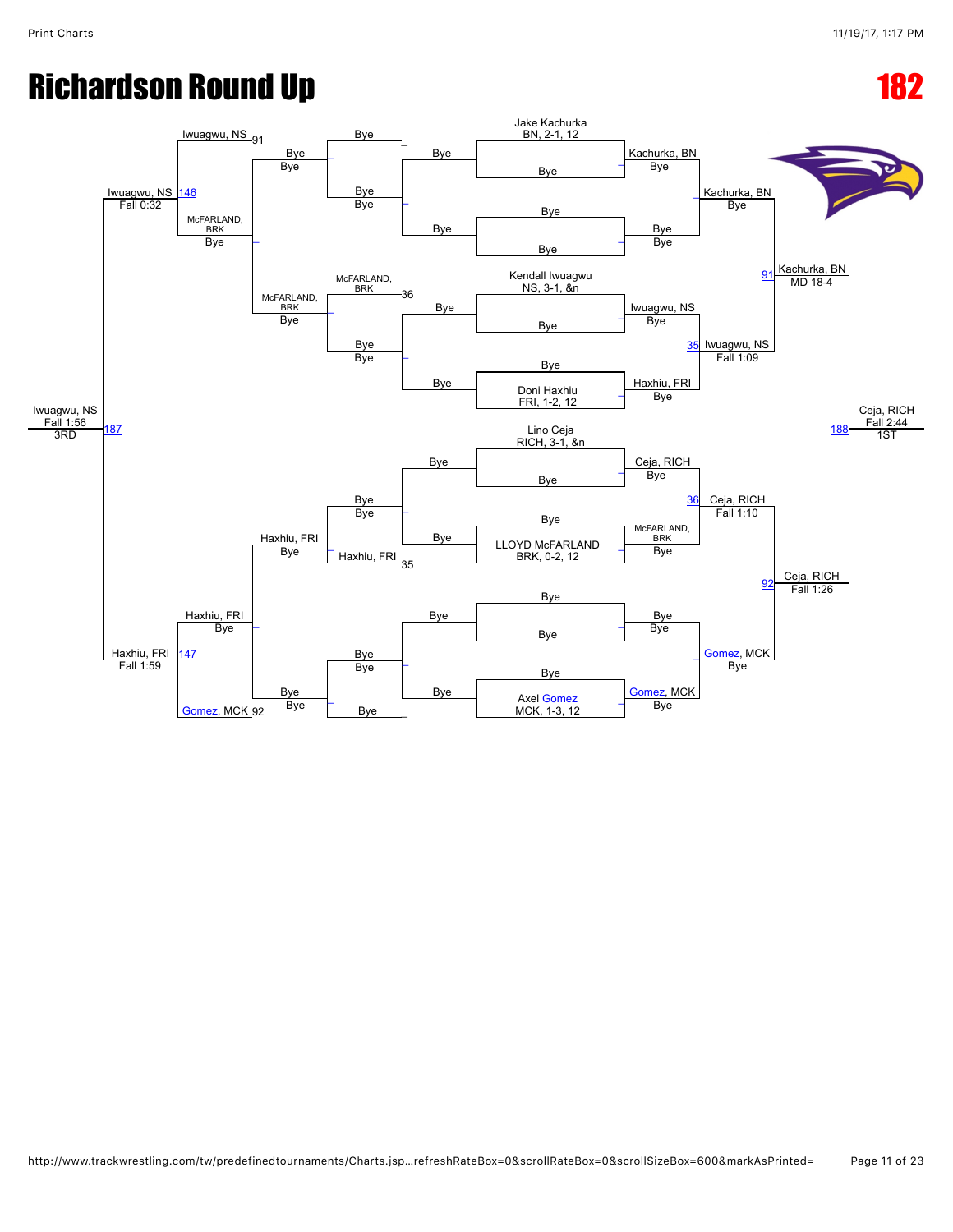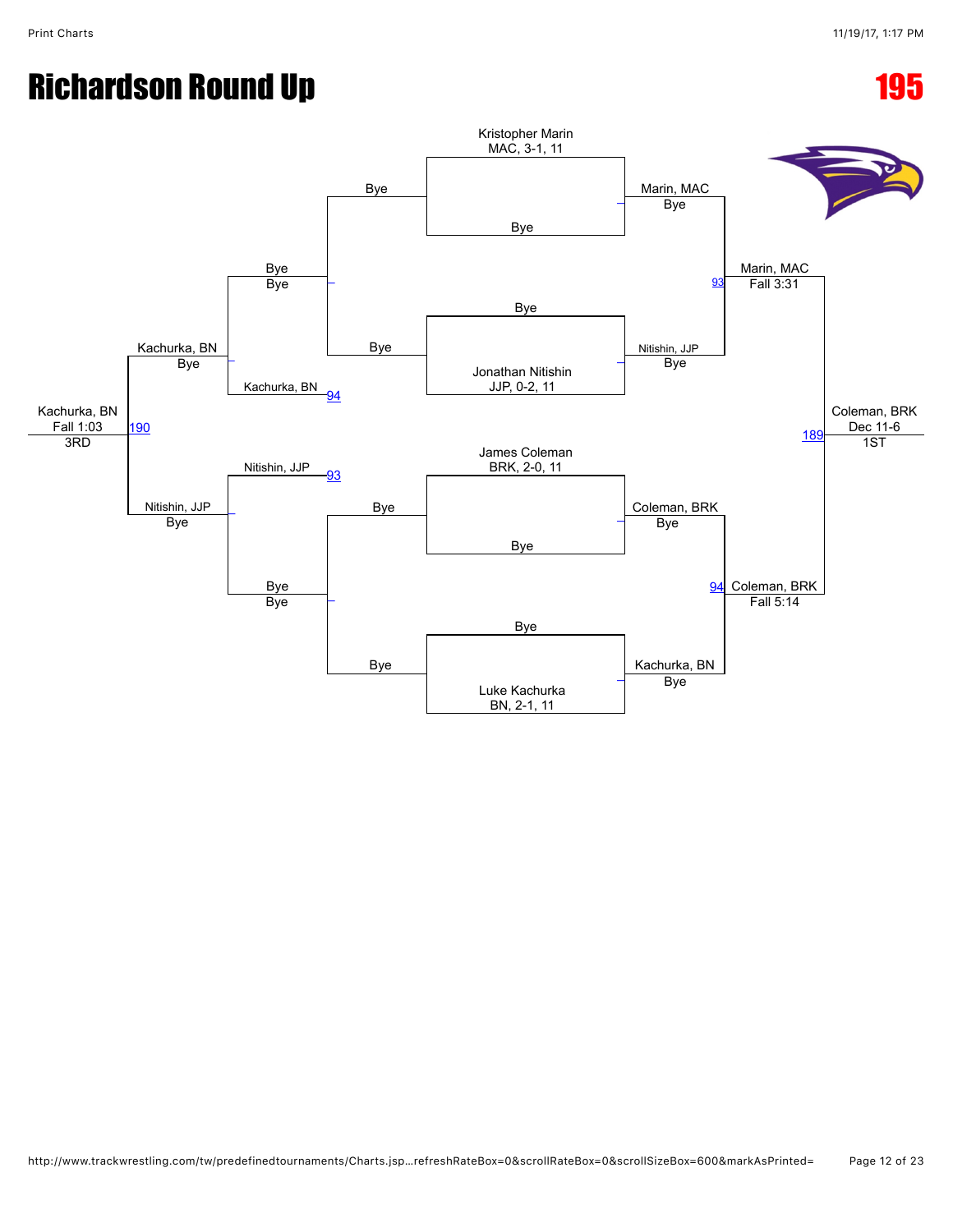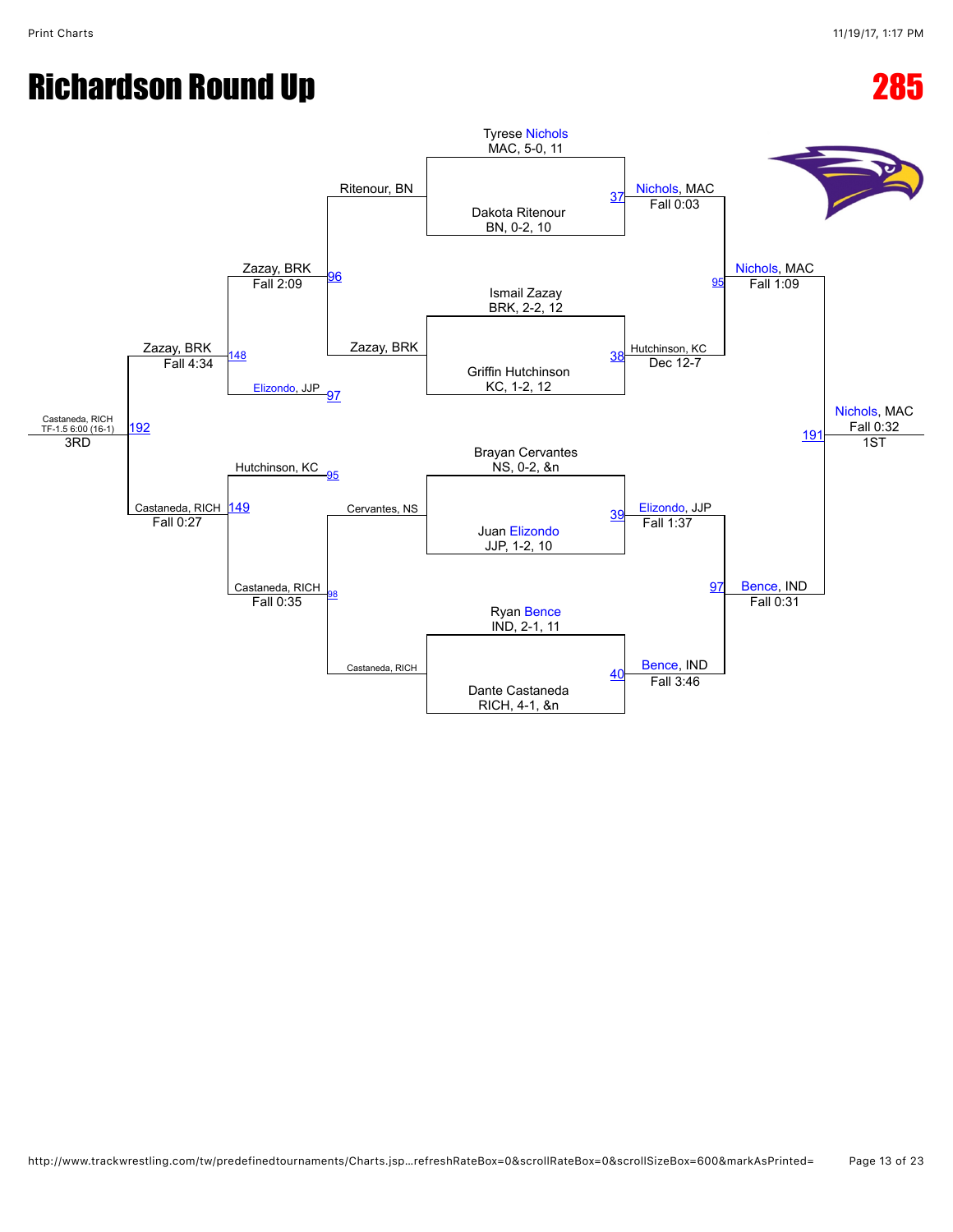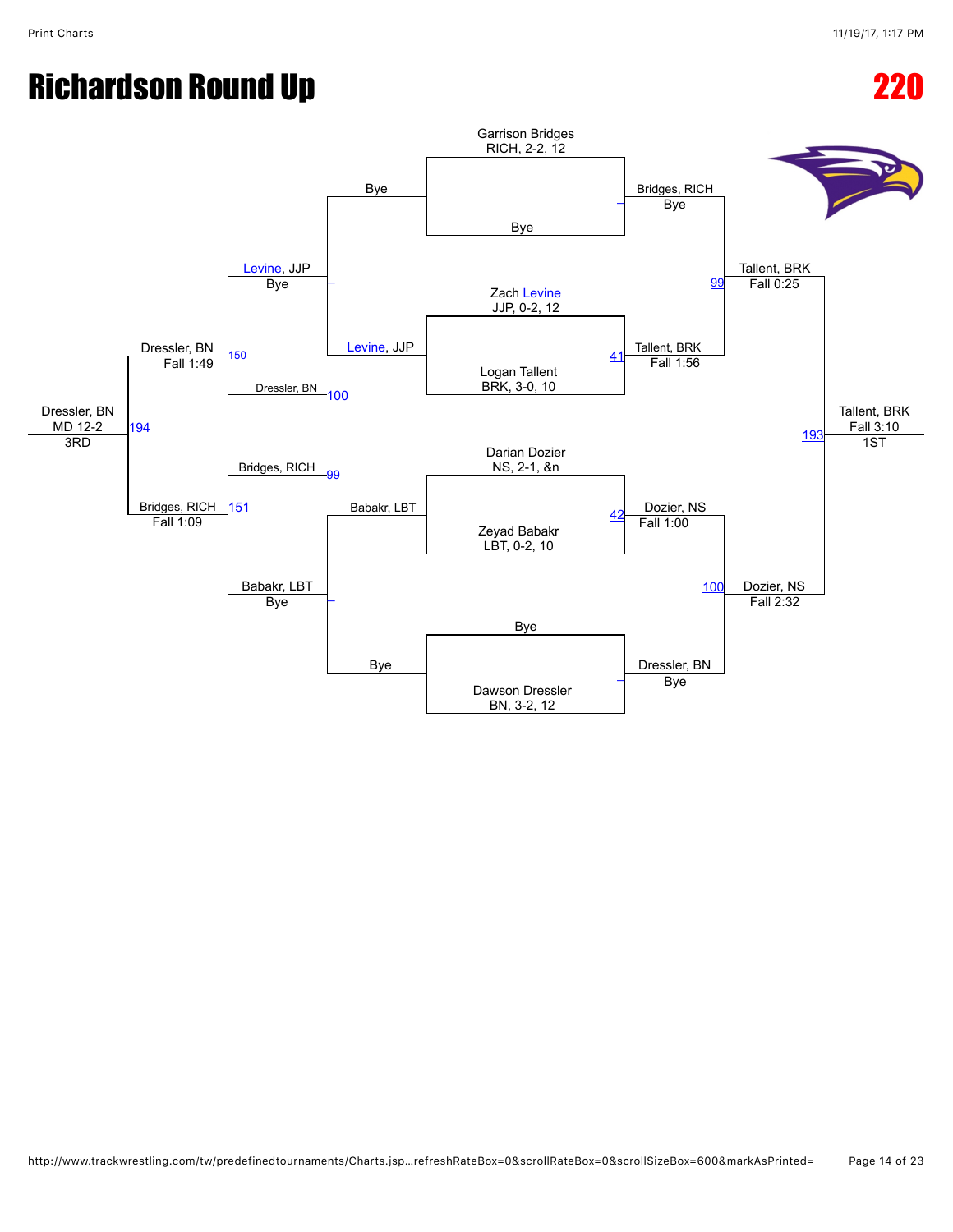

**4TH**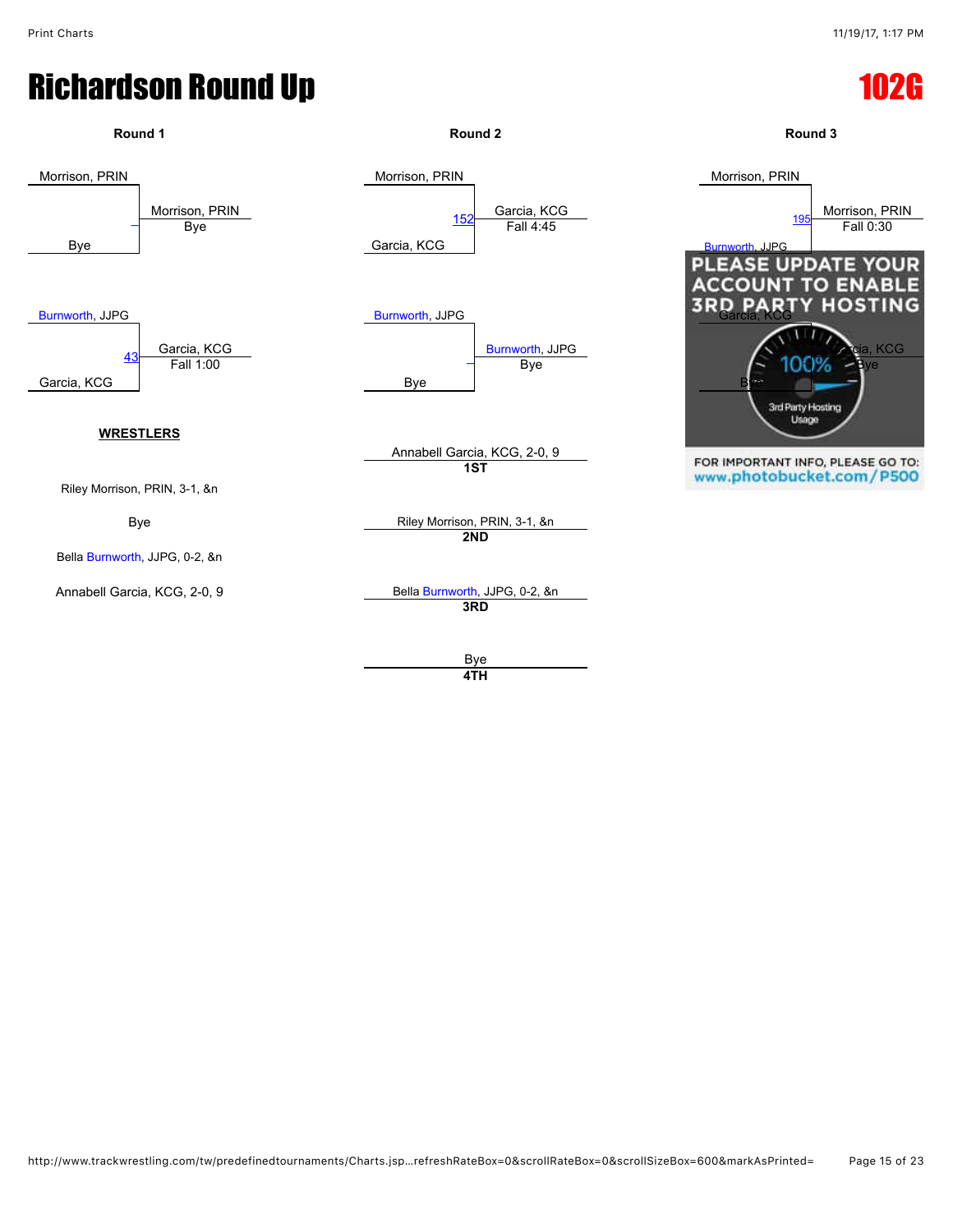# Richardson Round Up **110G**

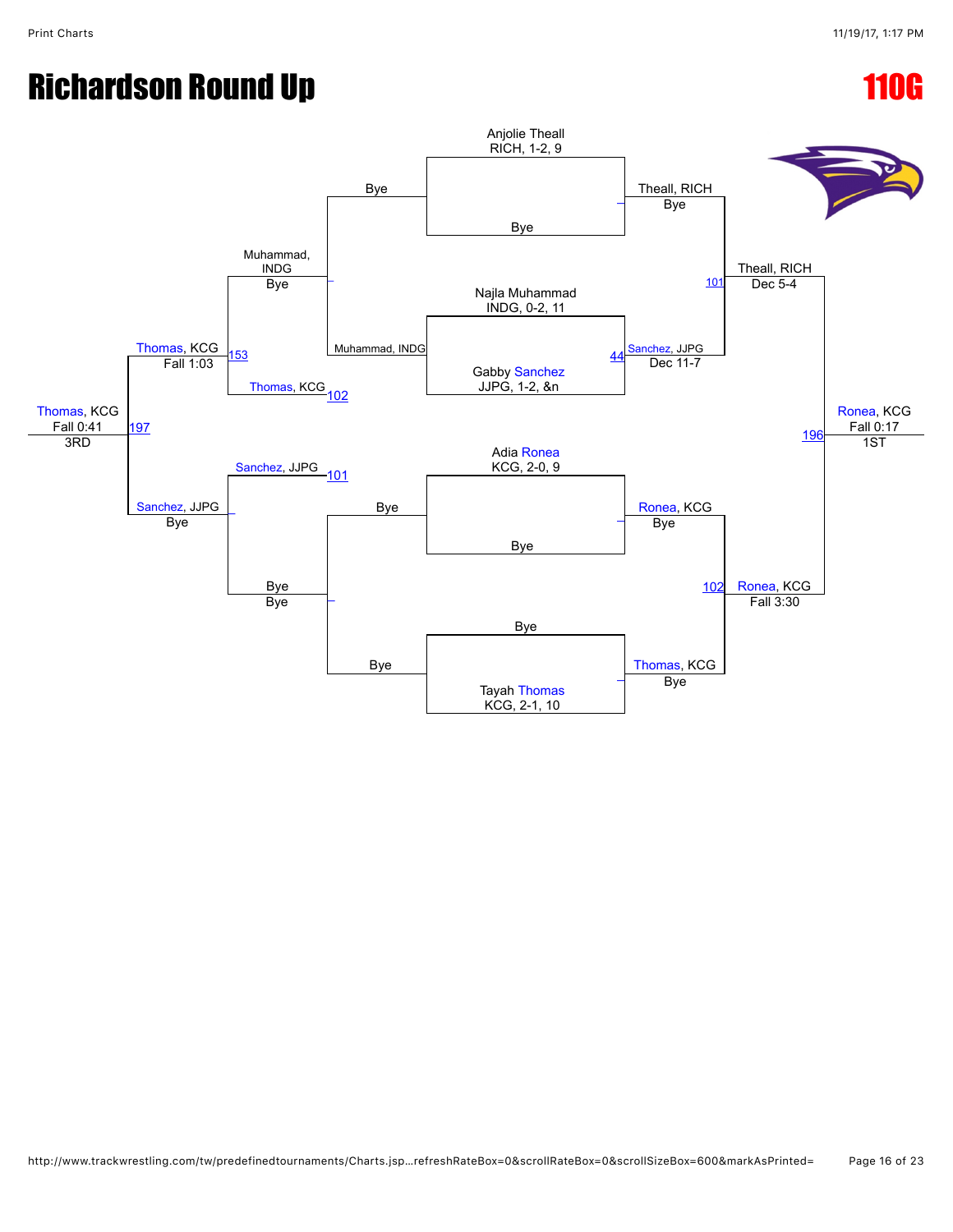## Richardson Round Up **119G**

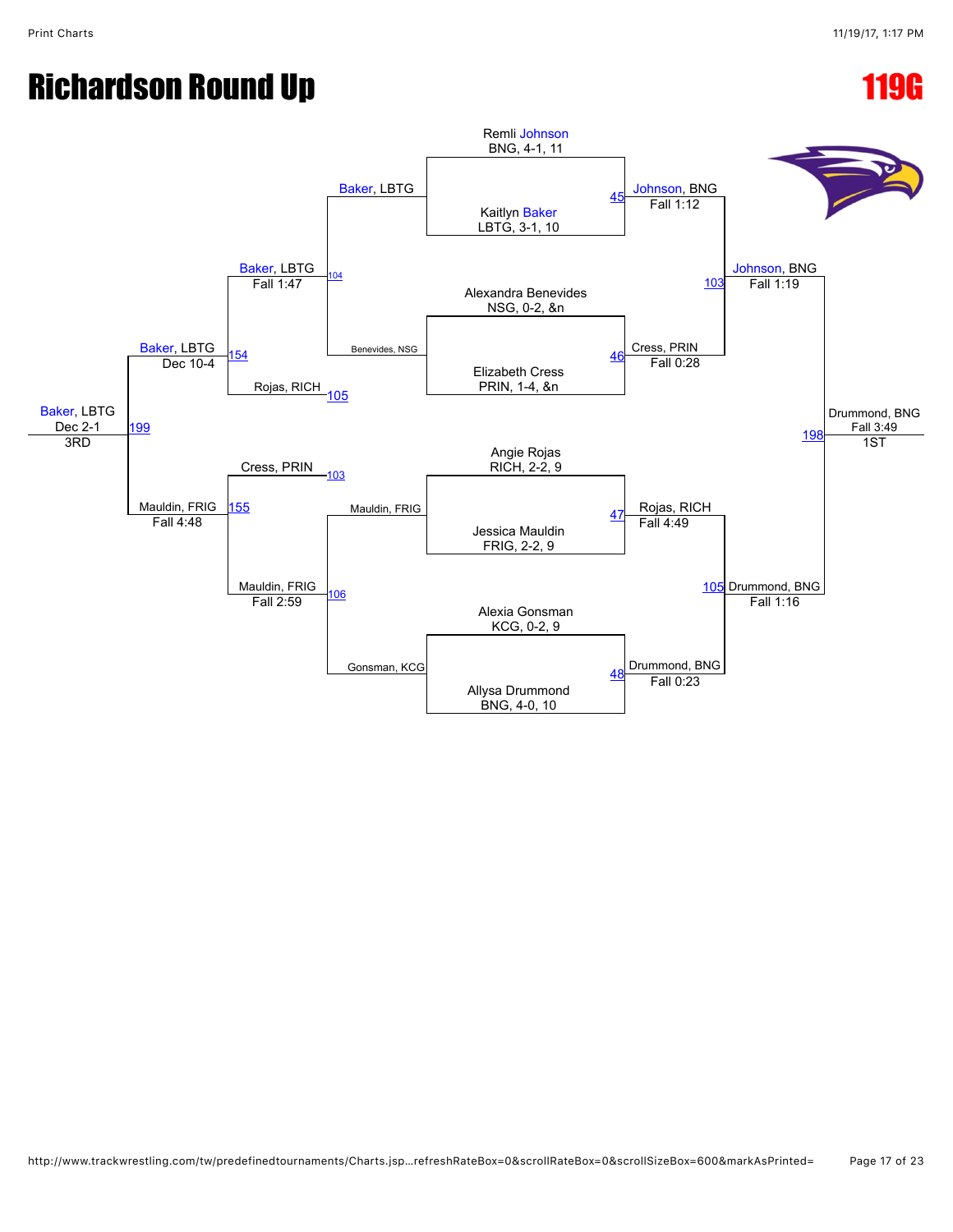### Richardson Round Up **128G**

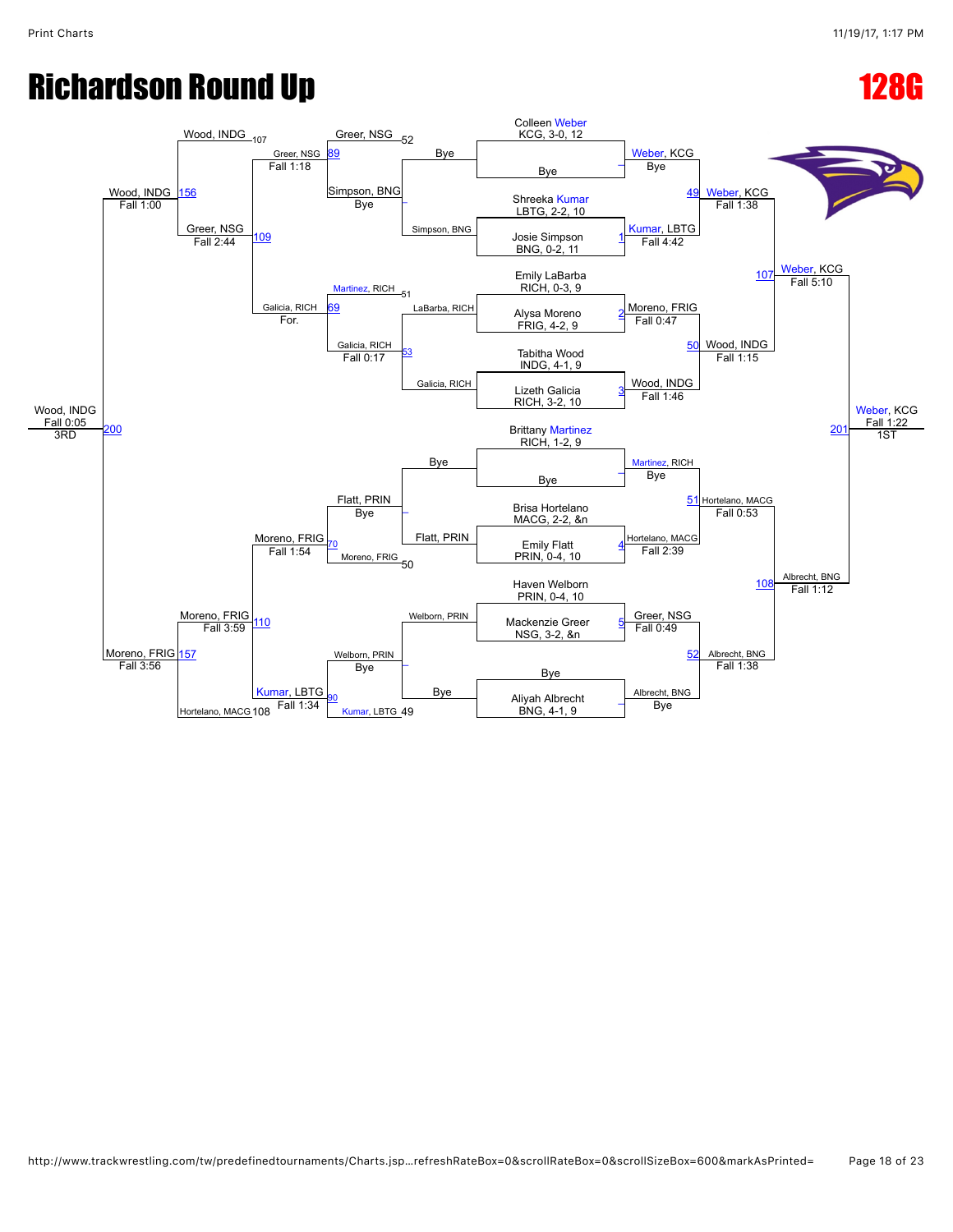## Richardson Round Up **138G**

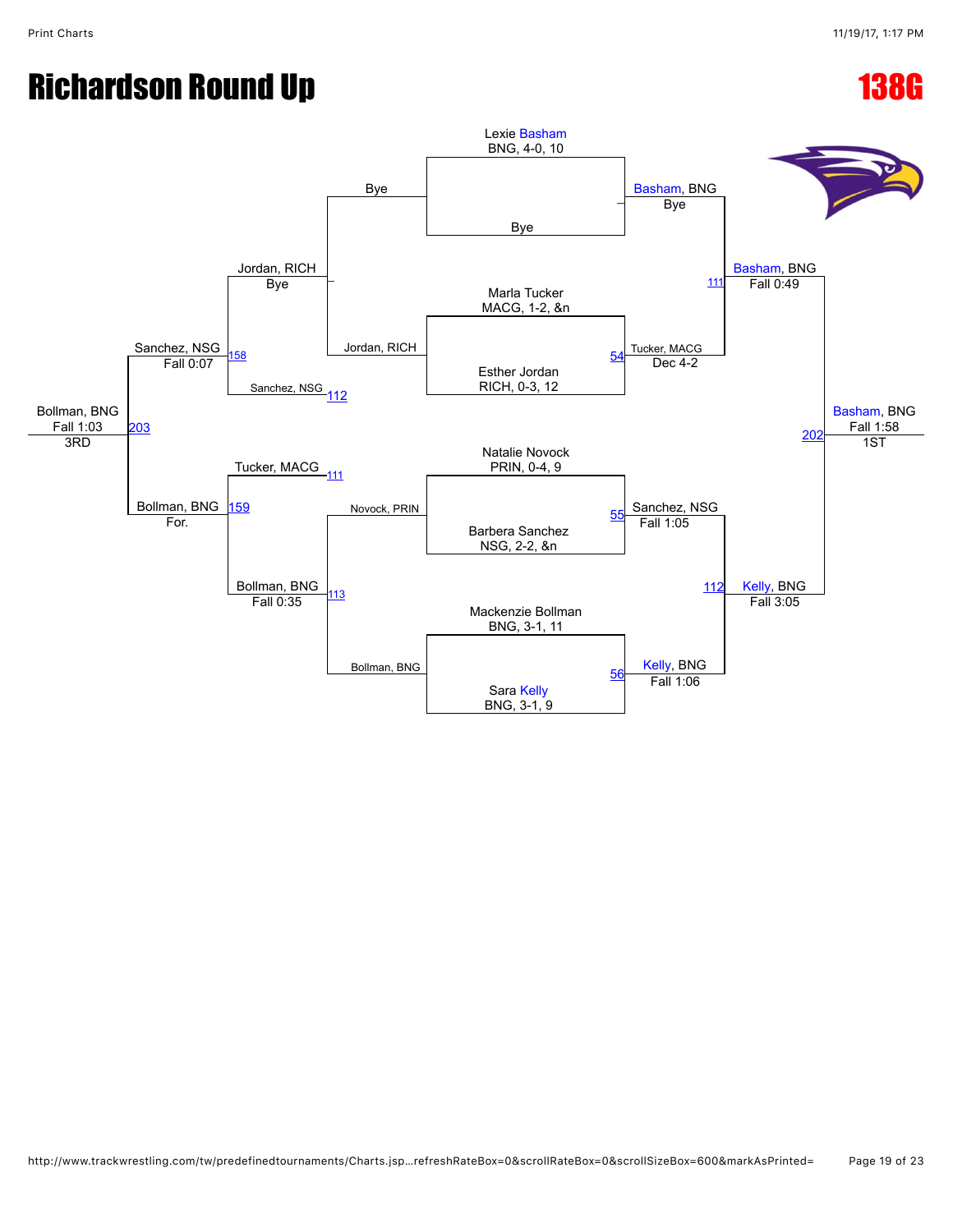## Richardson Round Up **148G**

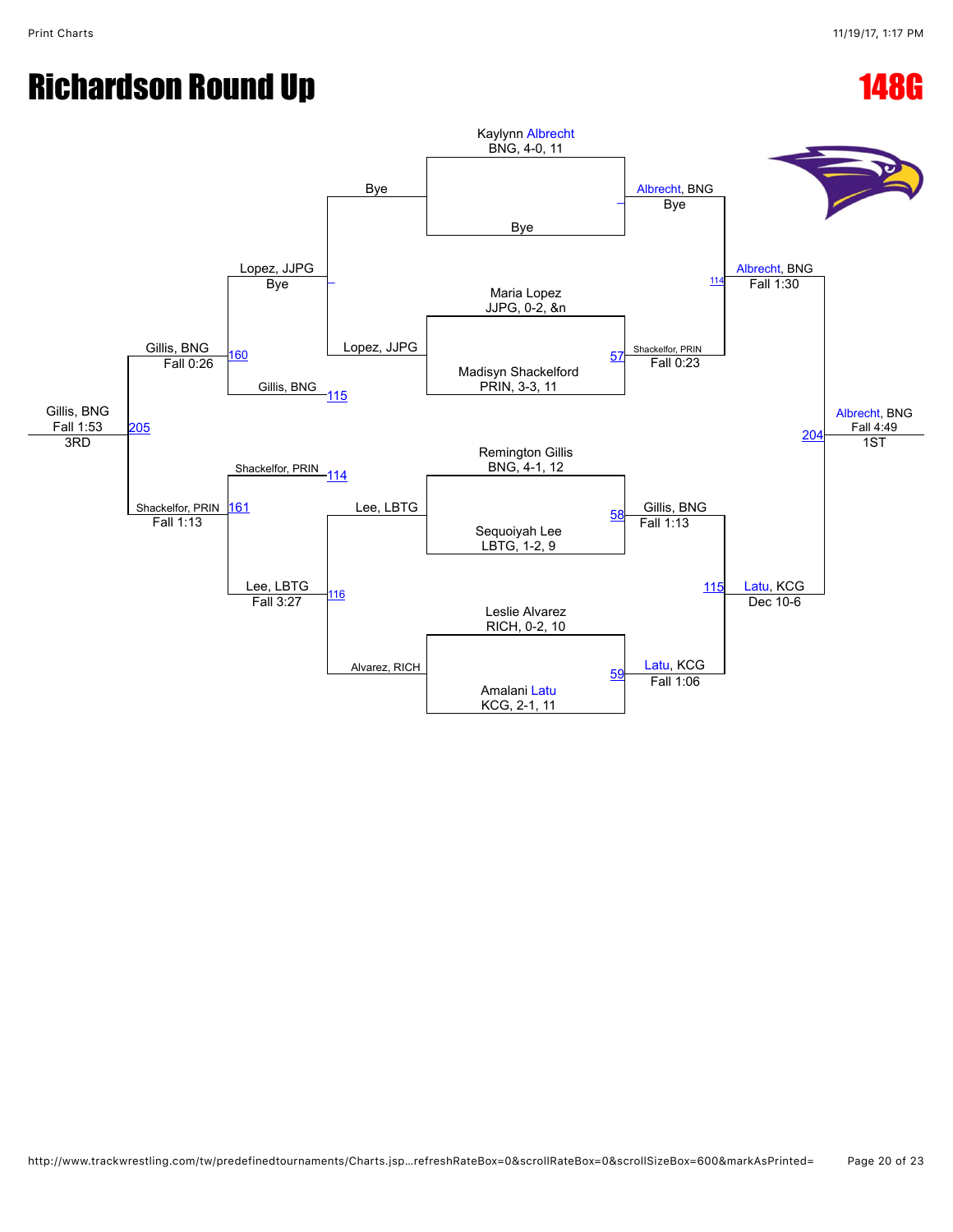# Richardson Round Up **165G**

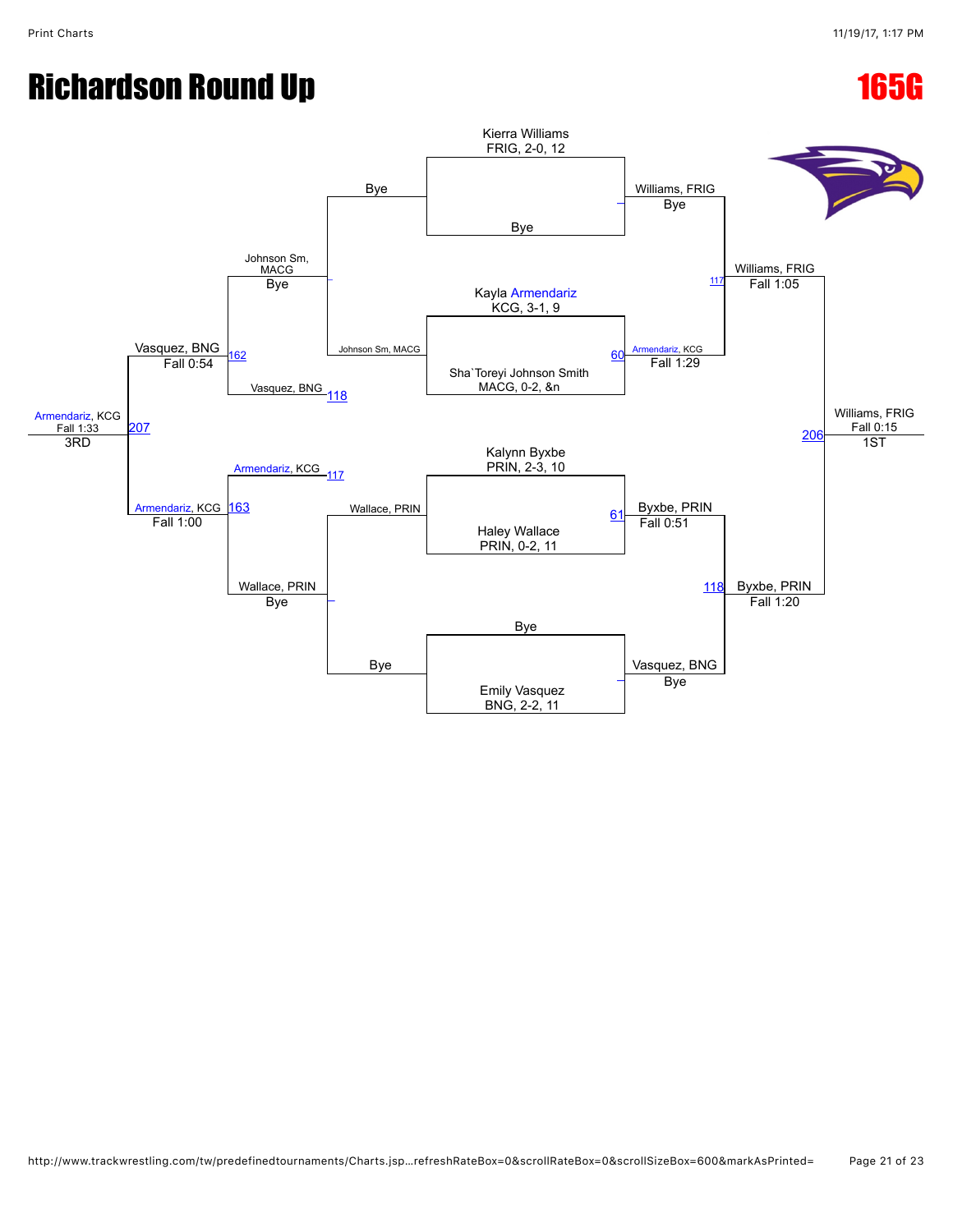# Richardson Round Up **185G**